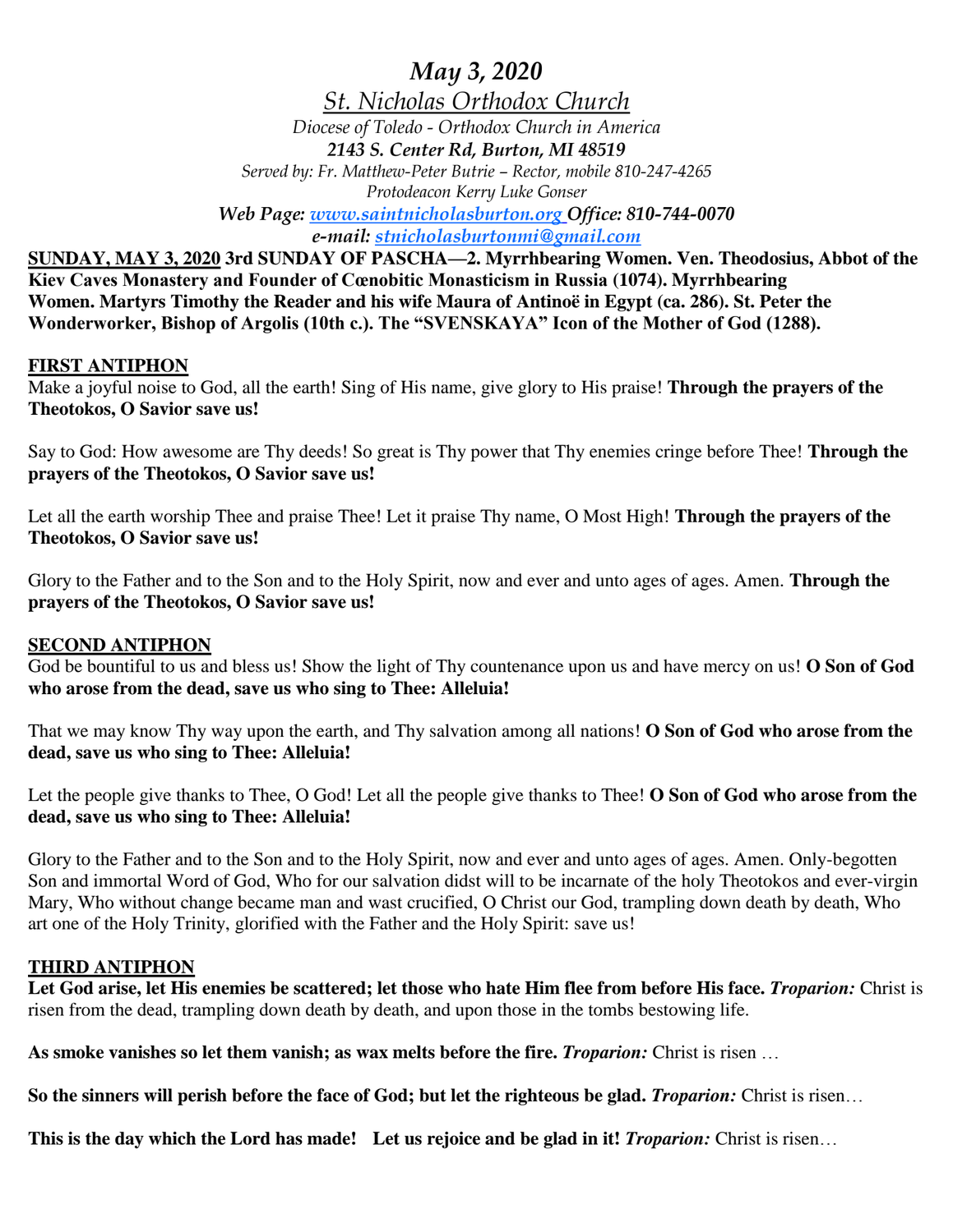## **TROPARIA**

**(Tone 2)** When Thou didst descended to death, O Life Immortal, Thou didst slay Hell with the splendor of Thy Godhead. And when from the depths Thou didst raise the dead, all the powers of heaven cried out: O Giver of Life, Christ our God, glory to Thee!

**(Tone 2)** The angel came to the myrrhbearing women at the tomb and said: "Myrrh is meet for the dead, but Christ has shown Himself a stranger to corruption! So proclaim: 'The Lord is risen, granting the world great mercy!'"

**(Tone 2)** The noble Joseph, when he had taken down Thy most pure Body from the tree, wrapped it in fine linen and anointed it with spices, and placed it in a new tomb. But Thou didst rise on the third day, O Lord, granting the world great mercy.

**(Tone 4)** In truth you were revealed to your flock as a rule of faith, a model of meekness, and teacher of abstinence, so you won the heights by humility, and riches by poverty, O Holy Father Nicholas, intercede with Christ God to save our souls.

# **KONTAKION**

**(Tone 8)** Thou didst descend into the tomb, O Immortal; Thou didst destroy the power of Death. In victory didst Thou arise, O Christ God, proclaiming Rejoice!" to the myrrhbearing women, granting peace to Thy apostles, and bestowing resurrection on the fallen.

### *The Prokeimenon in the Sixth Tone:* **O Lord, save Thy people / and bless Thine inheritance! v. To Thee, O Lord, will I call. O my God, be not silent to me.**

**THE READING FROM THE ACTS OF THE APOSTLES (6:1-7)** Now in those days, when the number of the disciples was multiplying, there arose a complaint against the Hebrews by the Hellenists, because their widows were neglected in the daily distribution. Then the twelve summoned the multitude of the disciples and said, "It is not desirable that we should leave the word of God and serve tables. Therefore, brethren, seek out from among you seven men of good reputation, full of the Holy Spirit and wisdom, whom we may appoint over this business; but we will give ourselves continually to prayer and to the ministry of the word. And the saying pleased the whole multitude. And they chose Stephen, a man full of faith and the Holy Spirit, and Philip, Prochorus, Nicanor, Timon, Parmenas, and Nicolas, a proselyte from Antioch, whom they set before the apostles; and when they had prayed, they laid hands on them. Then the word of God spread, and the number of the disciples multiplied greatly in Jerusalem, and a great many of the priests were obedient to the faith.

## *Alleluia, Tone 8*

*v:* **Lord, Thou hast been gracious to Thy land; Thou hast restored the fortune of Jacob.** *v:* **Mercy and truth have met, righteousness and peace have kissed each other.**

**THE HOLY GOSPEL ACCORDING TO MARK (15:43-16:8)** At that time Joseph of Arimathea, a respected member of the council, who was also himself looking for the kingdom of God, took courage and went to Pilate, and asked for the body of Jesus. And Pilate wondered if he were already dead; and summoning the centurion, he asked him whether he was already dead. And when he learned from the centurion that he was dead, he granted the body to Joseph. And he bought a linen shroud, and taking him down, wrapped him in the linen shroud, and laid him in a tomb which had been hewn out of the rock; and he rolled a stone against the door of the tomb. Mary Magdalene and Mary the mother of Joses saw where he was laid. And when the sabbath was past, Mary Magdalene, and Mary the mother of James, and Salome, bought spices, so that they might go and anoint him. And very early on the first day of the week they went to the tomb when the sun had risen. And they were saying to one another, "Who will roll away the stone for us from the door of the tomb?" And looking up, they saw that the stone was rolled back; -- it was very large. And entering the tomb, they saw a young man sitting on the right side, dressed in a white robe; and they were amazed. And he said to them, "Do not be amazed; you seek Jesus of Nazareth, who was crucified. He has risen, he is not here; see the place where they laid him. But go, tell his disciples and Peter that he is going before you to Galilee; there you will see him, as he told you." And they went out and fled from the tomb; for trembling and astonishment had come upon them; and they said nothing to any one, for they were afraid.

## **THE HYMN TO THE THEOTOKOS**

The Angel cried to the Lady full of grace: Rejoice, O Pure Virgin! Again I say: Rejoice! Your Son is risen from His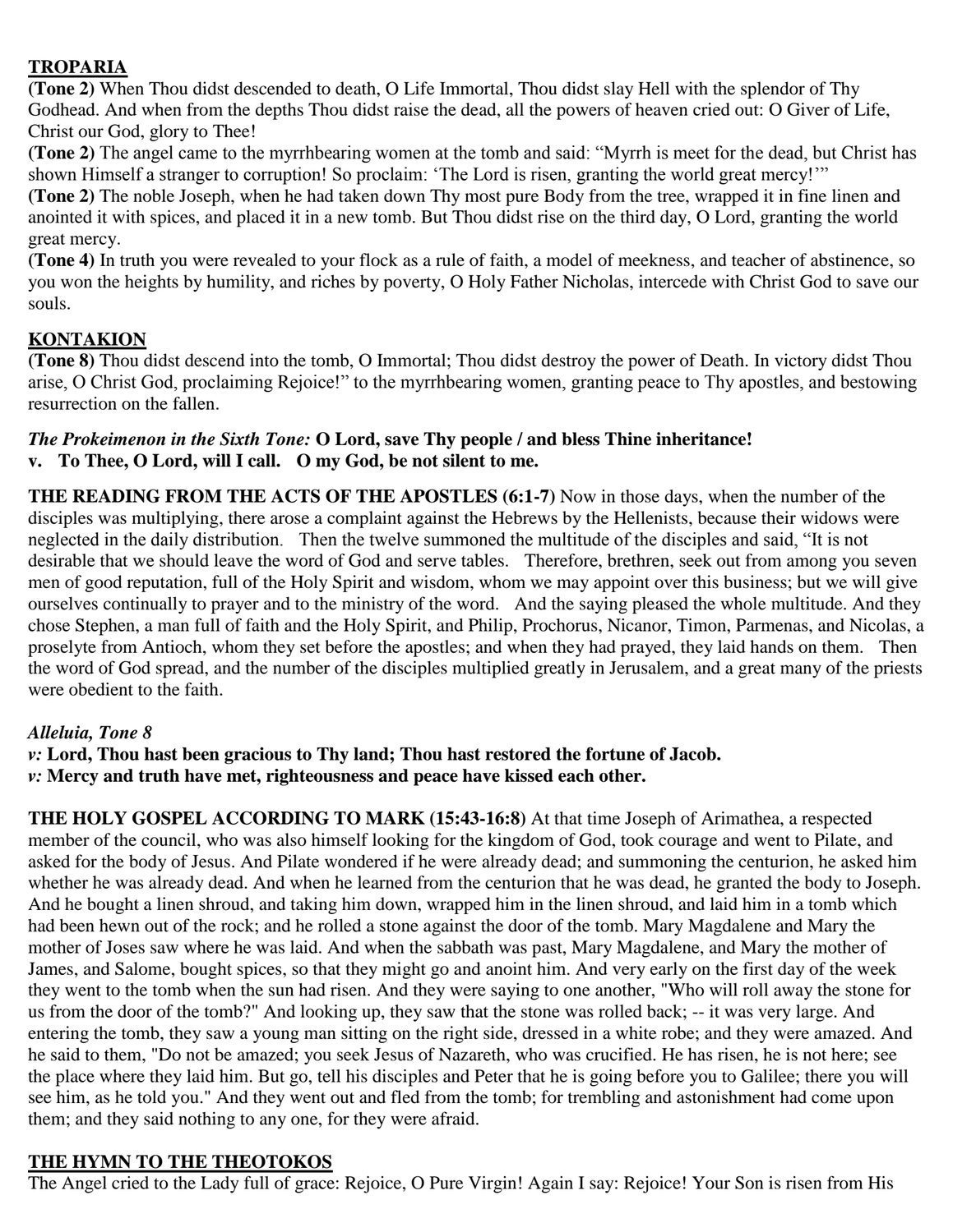three days in the tomb! With Himself He has raised all the dead! Rejoice, all ye people! Shine! Shine! O New Jerusalem! The Glory of the Lord has shone on you! Exult now and be glad, O Zion! Be radiant, O Pure Theotokos, in the Resurrection of your Son!

### **COMMUNION HYMNS**

Receive the Body of Christ; taste the Fountain of Immortality. Alleluia! Alleluia! Alleluia! Praise the Lord from the heavens, praise Him in the highest! Alleluia! Alleluia! Alleluia!

## **IN PLACE OF "WE HAVE SEEN THE TRUE LIGHT…"**

Christ is risen from the dead, trampling down death by death, and upon those in the tombs bestowing life.

## **Christ is risen! Indeed He is risen! Christos voskrese! Voistinnu voskrese! (Slavonic) Christos anesti! Alithos anesti! (Greek) Al Maseeya kam! Hakkan kam! (Arabic) Hristos vaskrese! Voistinnu vaskrese! (Serbian) Hristos a înviat! Adeverat a înviat! (Romanian)**

### **THE HOLY MYRRHBEARERS**

There are eight women who are generally identified as the myrrh-bearers. Each of the four Gospels gives a different aspect of the roles of these eight women at the cross and at the tomb on Easter, perhaps since the eight women arrived in different groups and at different times. The eight are:Mary Magdalene, Mary, the Theotokos (the Virgin Mary), Joanna, Salome-Mary the wife of Cleopas (or Alphaeus), Susanna, Mary of Bethany, Martha of Bethany.

Of the eight, the first five are the more prominent and outspoken. The last three are included according to tradition. Five of these women were also very wealthy; the women of means were Mary Magdalene, Joanna, Susanna, and Mary and Martha of Bethany.

A confusing aspect in Gospel references to these women is that two of the Marys had a son named James. Mary, the wife of Alphaeus, was the mother of James, one of the Twelve Apostles; the Virgin Mary was the step-mother of James, the Lord's brother (Matthew:55,Galatians:19).

In Western tradition, James, the son of Alphaeus, and James, the Lord's brother, have sometimes been identified as the same person. In Eastern tradition, James, the Lord's brother was Bishop Jerusalem from 30-62 AD and never left the vicinity of Jerusalem. He is the James who rendered the decision of the council of Jerusalem in 48 AD (Acts 15:13- 19). Eastern Tradition links James, the son of Alphaeus, with evangelism abroad, especially in Egypt where he was martyred.

One helpful tip that can clear up the confusion between these two Marys is the passage that refers to the Virgin Mary as the mother of James and Joseph (Matthew 13:55). This Joseph is also called *Barsabas*, *Justus*, and *Judas*(Acts:23 and 15:22). Therefore, in Matthew 27:56, the women looking on from afar at the cross were Mary Magdalene, the Virgin Mary (that is, Mary the mother of James and Joseph), and Salome(the wife of Zebedee the Virgin Mary's step-daughter).

Matthew refers to Mary Magdalene and "the other Mary," who is probably the Virgin Mary also from the context (Matthew 27:61 and 28:1). Such Church Fathers as St.Gregory of Nyssa and St.Gregory Palamas support this interpretation. Similarly, St. Gregory of Nyssa identifies "Mary, the mother of James" (Mark:1 andLuke:10) as the Virgin Mary also.

These eight women had been together a lot during Jesus' three-year public ministry. Mary Magdalene, Joanna, Susanna, and others (Luke 8:3) are described as providing for Jesus out of their possessions (that is, acting as deaconesses). These same women had faithfully followed him from Galilee and had come up with him to Jerusalem (Matthew 27:55, Mark 15:40-41, and Luke 23:55).

## **The holy Gospel according to Luke 24:1-12 (4th Matins Gospel)**

Now on the first day of the week, very early in the morning, they, and certain other women with them, came to the tomb bringing the spices which they had prepared. But they found the stone rolled away from the tomb. Then they went in and did not find the body of the Lord Jesus. And it happened, as they were greatly perplexed about this, that behold, two men stood by them in shining garments. Then, as they were afraid and bowed their faces to the earth, they said to them, "Why do you seek the living among the dead? He is not here, but is risen! Remember how He spoke to you when He was still in Galilee, saying, 'The Son of Man must be delivered into the hands of sinful men, and be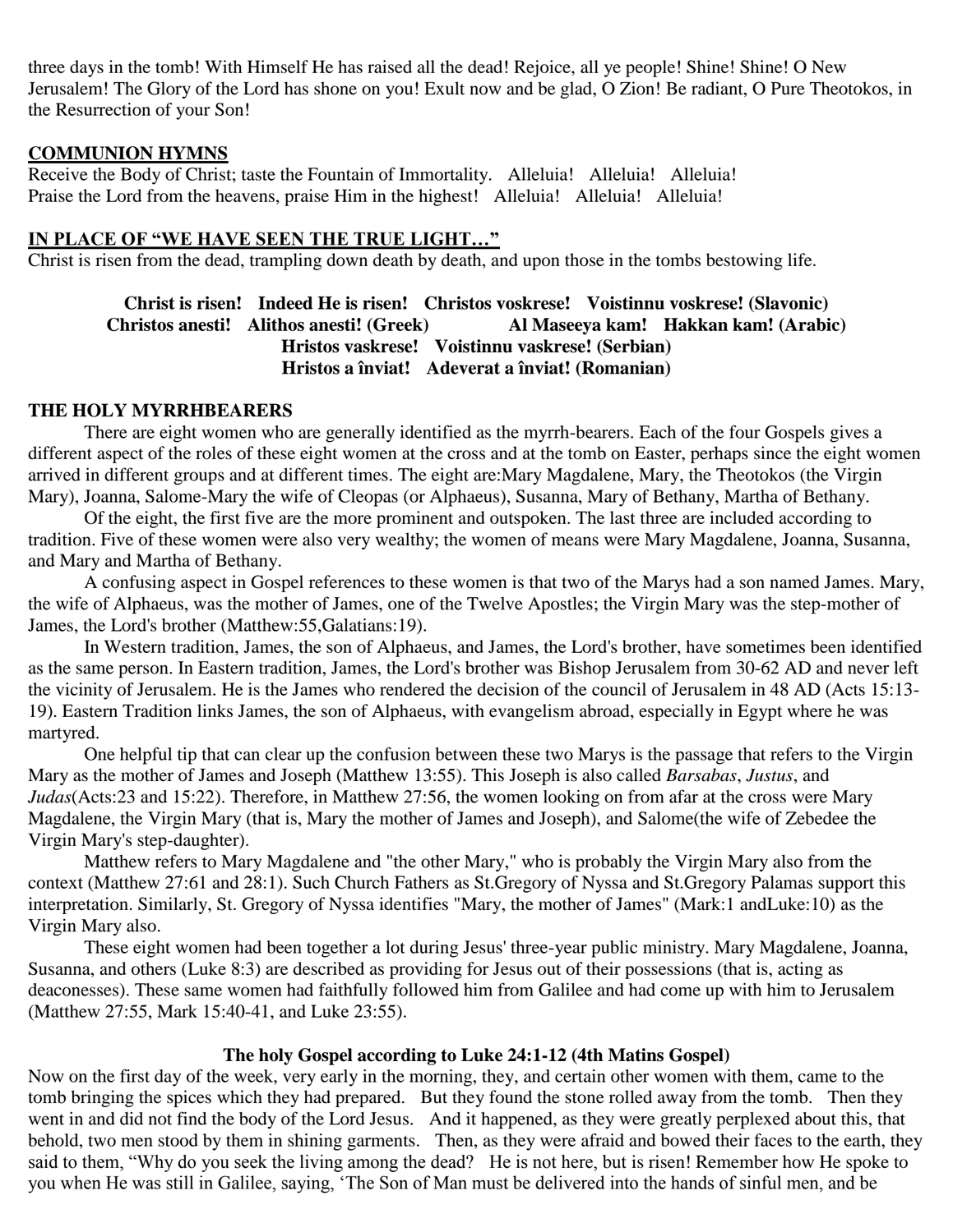crucified, and the third day rise again.' And they remembered His words. Then they returned from the tomb and told all these things to the eleven and to all the rest. It was Mary Magdalene, Joanna, Mary the mother of James, and the other women with them, who told these things to the apostles. And their words seemed to them like idle tales, and they did not believe them. But Peter arose and ran to the tomb; and stooping down, he saw the linen cloths lying by themselves; and he departed, marveling to himself at what had happened.

May 3, 2020

# န္ကြိုးေခါ့္ဆိုေခါ့္အိုေနရွိပ္ေခါ့္အိုေခါ့္အိုေခါ့္အိုေခါ့္အိုေခါ့္အိုေနရွိပ္ေခါ့္အိုေခါ့္အိုေခါ့္အိုေခါ့္အိုေ

### **CANDLE INTENTIONS FOR THE HEALTH AND BLESSINGS OF**

God's blessings & health for family and everyone Bosa Kantar God's blessings and health for Jim Menka & Alex Nedanis Vasa Karatza & expecting parents Jessica & Theodore Teddy Stavridis Fr. Tom, Fr. Don, Fr. Paul, Fr. Anthony, Fr. Robert, Aaron, Milica, Calvin, Larry, Helen, Angelo, Joan, Peggy, Bob, Angelo, Christine, Dorothy, Anna, Irene, Allen, Deborah, Luba, Kosta, Stojan, Mira, Bosa, Christopher, Allison, Jeanette, Katheryn, Joseph, Ted, Marlene, Gladys, my family & all parishioners at St. Nicholas, and my friends. Joe Tome Special Intention Joe Tome

### **CANDLE INTENTIONS FOR BLESSED REPOSE**

Evangelia Bakousidis (5 yrs.) Lena & Gerry Bakousidis Pajo & Milan Beslach Bosa Kantar Bosa Kantar Bosa Kantar Bosa Kantar Bosa Kantar Bosa Kantar Bosa Kantar Bosa



### **CHRIST IS RISEN! INDEED HE IS RISEN! Welcome to everyone joining us via our YouTube channel:** *[St](https://www.youtube.com/channel/UC59tV-Re443z-GCoETAUvfA)  [Nicholas Orthodox Church Burton.](https://www.youtube.com/channel/UC59tV-Re443z-GCoETAUvfA)*

Beloved,

The Holy Synod of Bishops of the Orthodox Church in America has been met by teleconference this past week and has issued a [Pastoral Letter](https://www.oca.org/holy-synod/statements/holy-synod/pastoral-letter-concerning-the-coronavirus) and [Synodal Directives.](https://www.oca.org/cdn/PDFs/synod/2020-0501-covid-synod-directives.pdf) In accordance with these, Archbishop Alexander will develop further guidelines for our Diocese. When these are completed this will be communicated to you.

The stay-at-home order in Michigan lasts through May 15 so through that date attendance at the divine services at church is limited to those who must be there: priest, deacon, chanter, server, reader. Services will continue to be live-streamed.

In this time of uncertainty we follow our Lord's counsel that by patient endurance we will possess our souls. As Elder Cleopa Ilie took these words of the Lord and repeated them for us, "Patience! Patience! Patience! Patience! Patience! Patience! Patience! And when you will think you are done, start all over again: Patience! Patience! Patience!" We turn to the Mother of God as our intercessor, asking her to intercede for us, for the whole world, praying, "*Beneath your compassion we take refuge, O Virgin Theotokos. Despise not our prayers in our necessities, but deliver us from harm, O only pure, only blessed one. Most holy Theotokos, save us."*

> **Flint, MI 48532 Larry Bladecki 3254 E. Midland Rd Bay City, MI 48706**

Love,

Fr. Matthew

### **KEEPING IN TOUCH WITH THOSE IN NURSING HOMES AND ASSISTED LIVING FACILITIES**

**To aid in your outreach, here is a listing of their addresses:**

| Helen Ashmun   | 4436 Beecher Rd.   |
|----------------|--------------------|
| Larry Bladecki | 3254 E. Midland Rd |